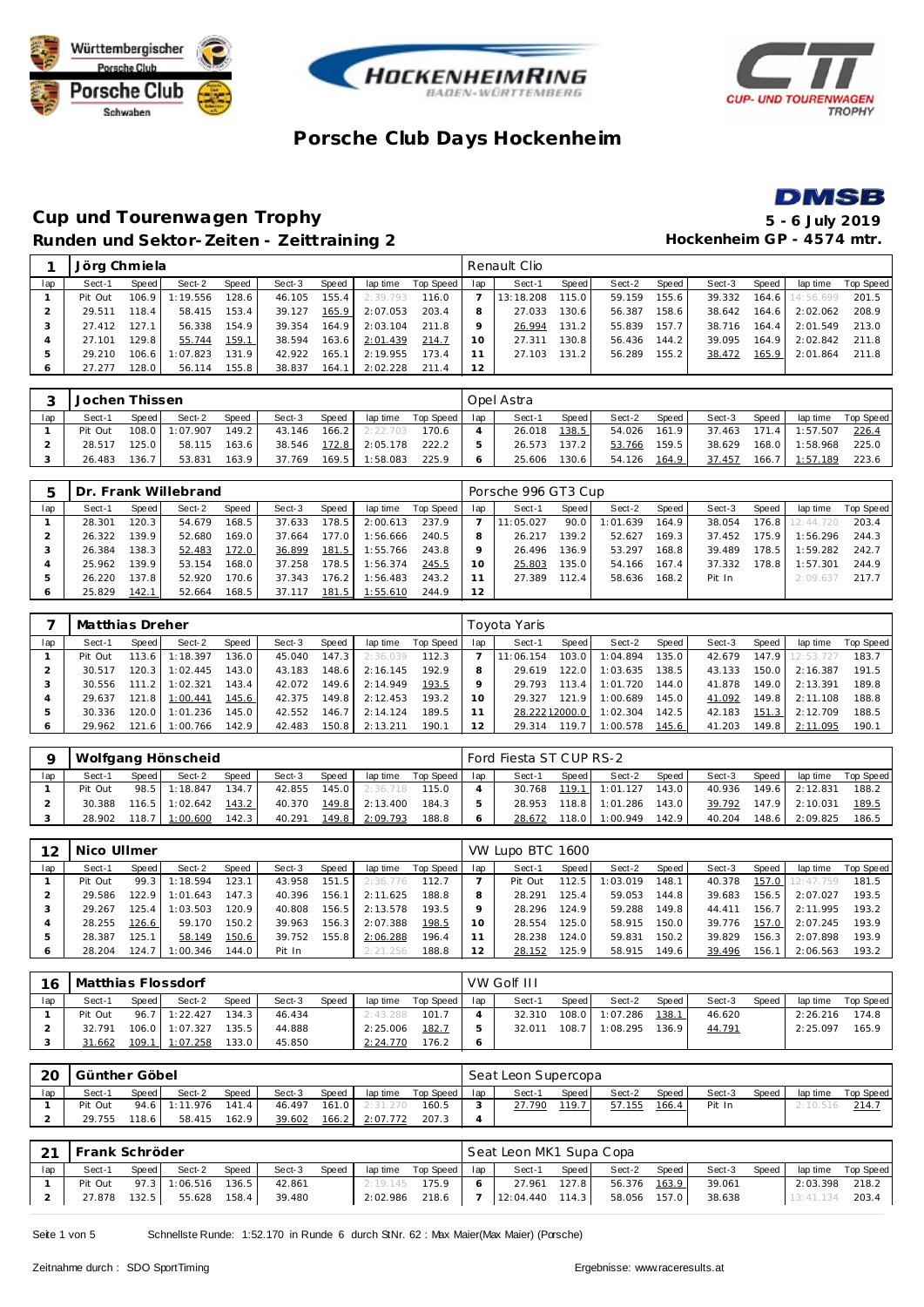







#### **Cup und Tourenwagen Trophy 5 - 6 July 2019 Runden und Sektor-Zeiten - Zeittraining 2 Hockenheim GP - 4574 mtr.**

|                |                                    |  | RUIDEII UNU SEKIOI-ZEITEN-ZEITTIJUID Z |                                                           |  |  |  | TIUL REILIGIII UT = 4J / 4 IIIU . |                  |  |
|----------------|------------------------------------|--|----------------------------------------|-----------------------------------------------------------|--|--|--|-----------------------------------|------------------|--|
|                |                                    |  |                                        |                                                           |  |  |  |                                   | 2:02.165 204.9   |  |
|                | 4 26.971 132.8 55.158 160.5 42.559 |  |                                        | 2:04.688 222.2   9   27.038 126.5   56.926 162.2   Pit In |  |  |  |                                   | $2:10.963$ 219.1 |  |
| 5 <sub>1</sub> | 26.716 127.7 56.752 156.5 38.980   |  |                                        | $2:02.448$ 220.4 10                                       |  |  |  |                                   |                  |  |

| 34  | Chris Jirsch |       |          |       |        |       |          |           |     | Renault Clio RS |       |          |       |        |        |            |                  |
|-----|--------------|-------|----------|-------|--------|-------|----------|-----------|-----|-----------------|-------|----------|-------|--------|--------|------------|------------------|
| lap | Sect-1       | Speed | Sect-2   | Speed | Sect-3 | Speed | lap time | Top Speed | lap | Sect-1          | Speed | Sect-2   | Speed | Sect-3 | Speed  | lap time   | <b>Top Speed</b> |
|     | Pit Out      | 82.0  | 1:27.921 | 109.4 | 46.700 | 156.5 | 2:48.657 | 100.3     |     | 26.924          | 125.4 | 56.397   | 156.7 | 41.093 |        | 2:04.414   | 204.5            |
|     | 30.161       | 121.5 | 1:01.933 | 88.   | 42.616 | 160.2 | 2:14.710 | 192.2     |     | 33.252          | 110.7 | 1:13.112 | 151.7 | 39.955 | 160.2  | 2:26.319   | 125.3            |
|     | 27.186       | 128.3 | 57.159   | 154.7 | 38.091 | 161.0 | 2:02.436 | 203.8     |     | 15:17.575       | 117.8 | 59.565   | 152.8 | 41.189 | 159.1  | 116:58.329 | 199.3            |
|     | 26.994       | 126.3 | 56.379   | 154.3 | 37.800 | 160.0 | 2:01.173 | 202.2     | 8   | 27.365          | 128.0 | 57.569   | 154.3 | 39.126 | 159.81 | 2:04.060   | 202.6            |

| 38      | Christoph Eicker |       |          |       |        |       |          |           |     | Renault Clio RS III |               |          |                       |        |       |           |           |
|---------|------------------|-------|----------|-------|--------|-------|----------|-----------|-----|---------------------|---------------|----------|-----------------------|--------|-------|-----------|-----------|
| lap     | Sect-1           | Speed | Sect-2   | Speed | Sect-3 | Speed | lap time | Top Speed | lap | Sect-1              | Speed         | Sect-2   | Speed                 | Sect-3 | Speed | lap time  | Top Speed |
|         | Pit Out          | 111.7 | : 18.853 | 109.9 | 50.125 | 154.9 | 2:42.367 | 103.9     |     | 11:46.834           | 9000.0        | 1:06.700 | 141.4                 | 42.327 | 155.4 | 13:35.861 | 176.8     |
|         | 29.779           | 122.7 | 58.191   | 152.1 | 39.982 | 157.2 | 2:07.952 | 198.2     |     | 28.307              | 125.1         | 58.783   | 152.1                 | 39.497 | 158.1 | 2:06.587  | 195.3     |
|         | 29.120           | 123.9 | 58.071   | 151.3 | 41.772 | 128.4 | 2:08.963 | 199.3     |     | 27.753              | 125.0         | 57.939   | 151<br>7 <sub>1</sub> | 38.911 | 158.4 | 2:04.603  | 197.1     |
|         | 29.746           | 24.6  | 59.404   | 152.1 | 40.348 | 157.4 | 2:09.498 | 184.0     | 10  | 27.557              | 125.6         | 58.074   | 153.2                 | 38.666 | 159.3 | 2:04.297  | 197.8     |
|         | 27.716           | 125.9 | 58.704   | 152.1 | 41.978 | 149.0 | 2:08.398 | 200.4     |     |                     | 26.63715428.6 | 59.263   | 151.0                 | 39.829 | 158.4 | 2:05.729  | 196.7     |
| $\circ$ | 31.668           | 15.8  | :06.162  | 147.3 | 40.200 | 157.4 | 2:18.030 | 147.1     | 12  | 29.909              | 115.1         | 1:03.598 | 141                   | Pit In |       | 2:25.853  | 149.4     |

| 43  | Rainer Stoffel |       |          |       |        |       |           |           |     | BMW Mini R56 |       |          |       |        |       |          |           |
|-----|----------------|-------|----------|-------|--------|-------|-----------|-----------|-----|--------------|-------|----------|-------|--------|-------|----------|-----------|
| lap | Sect-1         | Speed | Sect-2   | Speed | Sect-3 | Speed | lap time  | Top Speed | lap | Sect-1       | Speed | Sect-2   | Speed | Sect-3 | Speed | lap time | Top Speed |
|     | Pit Out        | 98.6  | :10.239  | 140.6 | 45.488 | 151.7 | 2:30.287  | 141.0     |     | 28.307       | 122.6 | 58.867   | 147.3 | 40.430 | 155.6 | 2:07.604 | 199.3     |
|     | 29.848         | 107.9 | : 00.805 | 146.7 | 41.956 | 154.1 | 2:12.609  | 193.2     | 8   | 28.319       | 122.0 | 58.775   | 151.7 | 39.740 | 157.2 | 2:06.834 | 198.5     |
|     | 30.870         |       | 1:01.140 | 144.8 | 41.254 | 154.1 | 2:13.264  | 197.1     |     | 27.270       |       | 59.443   | 149.4 | 39.480 | 157.9 | 2:06.193 | 200.4     |
|     | 28.561         | 122.2 | : 00.043 | 148.1 | 41.749 | 151.7 | 2:10.353  | 195.7     |     | 26.839       |       | 1:04.462 | 146.3 | 40.119 | 150.8 | 2:11.420 | 196.0     |
|     | 28.694         | 19.1  | 59.295   | 145.4 | Pit In |       | 2:15.685  | 198.9     |     | 28.293       |       | 59.360   | 151.3 | Pit In |       | 2:15.586 | 200.4     |
| O   | Pit Out        |       | 1:02.142 | 149.0 | 40.828 | 155.4 | 14:03.069 | 197.8     | 12  |              |       |          |       |        |       |          |           |

| 45  | Phillip Müller |         |          |       |        |       |          |           |         | Mini Cooper S Challenge R 53 |        |          |       |        |       |                 |           |
|-----|----------------|---------|----------|-------|--------|-------|----------|-----------|---------|------------------------------|--------|----------|-------|--------|-------|-----------------|-----------|
| lap | Sect-1         | Speed I | Sect-2   | Speed | Sect-3 | Speed | lap time | Top Speed | lap     | Sect-1                       | Speed  | Sect-2   | Speed | Sect-3 | Speed | lap time        | Top Speed |
|     | Pit Out        | 98.3    | 1:17.959 | 103.2 | 44.619 | 155.8 | 2:38.746 | 123.6     |         | Pit Out                      | 113.41 | : 00.070 | 151.3 | 39.667 |       | 157.2 12:55.439 | 193.5     |
|     | 28.854         | 125.1   | 58.485   | 148.8 | 40.560 | 156.1 | 2:07.899 | 200.0     | 8       | 27.352                       | 126.3  | 58.277   | 152.5 | 39.442 | 159.8 | 2:05.071        | 203.0     |
|     | 27.795         | 124.4   | 58.072   | 151.3 | 40.754 | 156.7 | 2:06.621 | 197.4     | $\circ$ | 27.819                       | 127.1  | 57.715   | 153.4 | 38.870 | 159.3 | 2:04.404        | 202.2     |
|     | 29.167         | 119.7   | 58.498   | 151.9 | 40.335 | 157.7 | 2:08,000 | 204.5     | 10      | 27.127                       | 126.5  | 57.570   | 151.3 | 38.796 | 159.5 | 2:03.493        | 201.7     |
|     | 27.855         | 124.7   | 58.079   | 152.8 | 39.886 | 156.5 | 2:05.820 | 199.3     |         | 27.479                       | 126.0  | 57.764   | 152.8 | 38.888 | 158.6 | 2:04.131        | 200.4     |
|     | 27.739         | 125.9   | 58.671   | 151.9 | Pit In |       | 2:11.585 | 203.0     | 12      | 27.512                       | 126.5  | 57.958   | 152.1 | 39.083 | 158.1 | 2:04.553        | 199.6     |

| 46      |         |       | Dietmar Blaskowski |       |        |       |          |           |     | BMW Z4M Coupe |                    |          |       |        |       |           |           |
|---------|---------|-------|--------------------|-------|--------|-------|----------|-----------|-----|---------------|--------------------|----------|-------|--------|-------|-----------|-----------|
| lap     | Sect-1  | Speed | Sect-2             | Speed | Sect-3 | Speed | lap time | Top Speed | lap | Sect-1        | Speed              | Sect-2   | Speed | Sect-3 | Speed | lap time  | Top Speed |
|         | Pit Out | 110.3 | :10.558            | 146.7 | 43.033 | 163.6 | 2:27.760 | 147.3     | 8   | 10:07.027     | 115.5              | 1:01.703 | 142.7 | 42.565 | 166.4 | 11:51.295 | 181.5     |
|         | 27.891  | 132.7 | 55.419             | 161.7 | 52.306 | 164.4 | 2:15.616 | 226.4     | Q   | 26.577        | 134.2              | 54.477   | 162.4 | 40.552 | 166.4 | 2:01.606  | 220.9     |
|         | 27.552  | 132.5 | 55.334             | 164.4 | 38.797 | 169.3 | 2:01.683 | 221.3     | 10  | 27.149        | 129.3 <sub>1</sub> | 55.085   | 160.2 | 41.754 | 165.4 | 2:03.988  | 221.8     |
|         | 27.006  | 131.2 | 54.738             | 165.7 | 37.975 | 172.0 | 1:59.719 | 221.8     |     | 26.392        | 134.3              | 56.198   | 157.2 | 40.760 | 166.2 | 2:03.350  | 221.8     |
|         | 26.485  | 130.8 | 55.833             | 163.9 | 37.788 | 168.2 | 2:00.106 | 212.2     | 12  | 26.555        | 133.2              | 54.719   | 163.1 | 38.955 | 170.1 | 2:00.229  | 222.2     |
| $\circ$ | 26.942  | 134.3 | 54.764             | 163.9 | 37.372 | 170.1 | 1:59.078 | 221.3     | 13  | 26.628        | 114.3              | 55.787   | 161.0 | 37.386 | 171.2 | 1:59.801  | 216.0     |
|         | 26.172  | 133.3 | 54.116             | 165.4 | 38.715 | 170.6 | 1:59.003 | 222.2     | 14  |               |                    |          |       |        |       |           |           |

|     | Manfred Siek |       |          |       |        |       |           |           |     | BMW AG MINI JCW Challenge |       |        |       |        |       |          |           |
|-----|--------------|-------|----------|-------|--------|-------|-----------|-----------|-----|---------------------------|-------|--------|-------|--------|-------|----------|-----------|
| lap | Sect-1       | Speed | Sect-2   | Speed | Sect-3 | Speed | lap time  | Top Speed | lap | Sect-1                    | Speed | Sect-2 | Speed | Sect-3 | Speed | lap time | Top Speed |
|     | Pit Out      | 113.4 | 1:06.933 | 144.8 | 44.373 | 157.4 | 2:19.209  | 166.4     |     | 28.523                    | 123.3 | 58.317 | 151.3 | 40.225 | 158.1 | 2:07.065 | 206.5     |
|     | 28.698       | 116.3 | 58.479   | 151.0 | 40.027 | 158.8 | 2:07.204  | 202.6     |     | 28.038                    | 119.5 | 57.862 | 151.0 | 40.131 | 157.7 | 2:06.031 | 206.5     |
|     | 27.784       | 126.8 | 59.020   | 146.7 | 40.050 | 159.3 | 2:06.854  | 208.1     |     | 28.401                    | 124.7 | 58.372 | 149.6 | 39.535 | 158.8 | 2:06.308 | 208.5     |
|     | 27.580       | 127.5 | 58.208   | 152.5 | 39.664 | 157.7 | 2:05.452  | 208.9     | 10  | 27.606                    | 126.2 | 58.143 | 148.6 | 40.043 | 158.1 | 2:05.792 | 209.7     |
|     | 28.549       | 117.3 | 1:02.465 | 141.2 | Pit In |       | 2:23.918  | 201.9     |     | 27.995                    | 121.8 | 57.953 | 153.0 | 39.516 | 159.3 | 2:05.464 | 206.7     |
|     | Pit Out      | 122.0 | 59.445   | 151.0 | 41.000 | 156.7 | 15:06.381 | 207.3     | 12  |                           |       |        |       |        |       |          |           |

| 48  | Jwe Welzenbach |                   |          |       |        |       |          |           |     | BMW AG MINI JCW Challenge |       |          |       |        |       |          |           |
|-----|----------------|-------------------|----------|-------|--------|-------|----------|-----------|-----|---------------------------|-------|----------|-------|--------|-------|----------|-----------|
| lap | Sect-1         | Speed             | Sect-2   | Speed | Sect-3 | Speed | lap time | Top Speed | lap | Sect-1                    | Speed | Sect-2   | Speed | Sect-3 | Speed | lap time | Top Speed |
|     | Pit Out        | $100.3 \text{ L}$ | 1:20.665 | 131.2 | 46.774 | 145.0 | 2:40.325 | 1197      |     | 28.184                    | 122.7 | 1:01.563 | 141.7 | 42.363 | 156.7 | 2:12.110 | 195.7     |
|     | 31.895         | 104.1             | 1:03.032 | 146.7 | 41.564 | 157.7 | 2:16.491 | 194.9     |     | 28.601                    | 119.1 | 58.609   | 150.4 | 39.530 | 162.4 | 2:06.740 | 202.2     |
|     | 27.984         |                   | 1:01.713 | 147.1 | Pit In |       | 2:19.613 | 199.3     |     | 28.848                    | 123.6 | 59.389   | 151.9 | 39.737 | 161.7 | 2:07.974 | 194.2     |
|     | Pit Out        | 119.71            | 59.591   | 149.2 | 40.443 | 156.7 | 3:13.615 | 197.1     |     | 26.944                    |       | 1:00.890 | 144.2 | 39.764 | 159.8 | 2:07.598 | 200.4     |
|     | 28.779         | 123.1             | 58.229   | 154.1 | 39.870 | 161.0 | 2:06.878 | 201.5     |     | 27.469                    |       | 1:00.694 | 150.6 | 40.353 | 159.5 | 2:08.516 | 200.0     |

Seite 2 von 5 Schnellste Runde: 1:52.170 in Runde 6 durch StNr. 62 : Max Maier(Max Maier) (Porsche)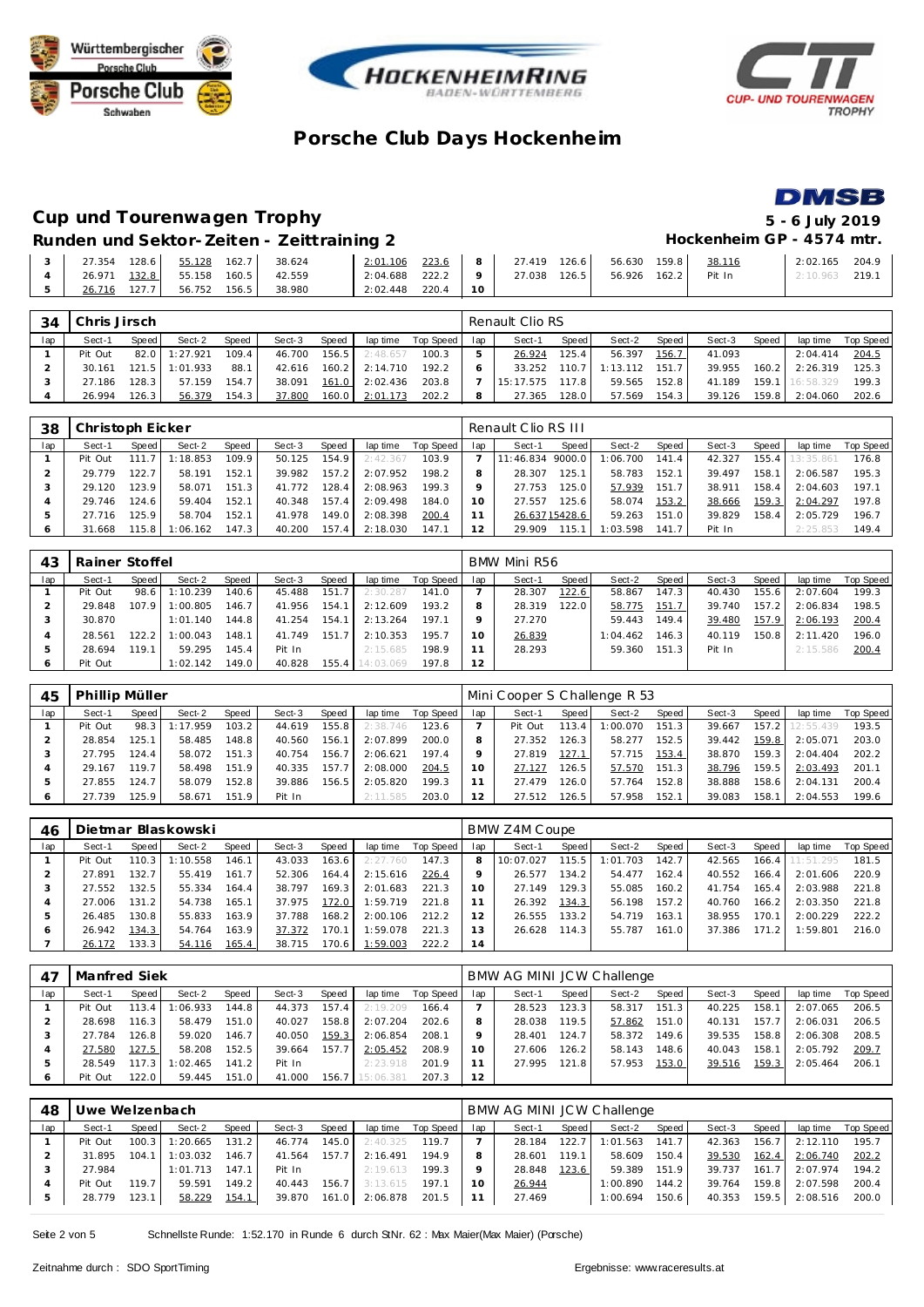







# **Cup und Tourenwagen Trophy 5 - 6 July 2019**

Runden und Sektor-Zeiten - Zeittraining 2 **Beiter and Sektor-Zeiten - Zeittraining 2 Hockenheim GP** - 4574 mtr.

12:10.157 1:06.871 146.9 40.870 159.5 13:57.898 164.9 **12**

| 49      | Pirmin Weixler |        |          |       |        |       |          |           |     | BMW AG MINI JCW Challenge |       |        |       |        |       |          |           |
|---------|----------------|--------|----------|-------|--------|-------|----------|-----------|-----|---------------------------|-------|--------|-------|--------|-------|----------|-----------|
| lap     | Sect-1         | Speed  | Sect-2   | Speed | Sect-3 | Speed | lap time | Top Speed | lap | Sect-1                    | Speed | Sect-2 | Speed | Sect-3 | Speed | lap time | Top Speed |
|         | Pit Out        | 97.7   | 1:14.221 | 112.9 | 43.572 | 153.0 | 2:30.444 | 123.3     |     | 10:51.130                 |       | 59.875 | 149.0 | 39.047 | 154.9 | 2:30.052 | 196.4     |
|         | 28.936         | 123.4  | :00.263  | 144.0 | 40.065 | 154.1 | 2:09.264 | 196.0     | 8   | 27.820                    | 123.1 | 58.481 | 148.8 | 39.596 | 153.2 | 2:05.897 | 196.7     |
|         | 27.950         | 124.   | 59.164   | 148.6 | Pit In |       | 2:13.576 | 197.8     | Q   | 27.987                    | 123.3 | 58.637 | 148.8 | 39.473 | 154.7 | 2:06.097 | 198.2     |
| 4       | Pit Out        | 125.9  | 58.853   | 147.7 | 39.240 | 153.2 | 3:06.674 | 197.8     | 10  | 27.818                    | 122.3 | 58.737 | 148.4 | 39.038 | 154.7 | 2:05.593 | 198.2     |
| ь       | 27.693         | 124.4. | 58.480   | 148.6 | 39.160 | 154.3 | 2:05.333 | 197.4     |     | 26.765                    |       | 59.795 | 145.7 | 39.105 | 154.7 | 2:05.665 | 198.9     |
| $\circ$ | 27.806         | 123.3  | 58.648   | 148.4 | 39.257 | 152.5 | 2:05.711 | 196.4     | 12  | 27.003                    |       | 59.397 | 148.1 | 39.054 | 154.3 | 2:05.454 | 196.4     |
|         |                |        |          |       |        |       |          |           |     |                           |       |        |       |        |       |          |           |

| 53  |        | Patrick Lendle<br>Speed<br>Sect-2<br>Speed<br>Speed<br>Sect-3<br>lap time<br>100.6<br>128.6<br>153.4<br>1:11.341<br>45.953<br>2:50.985<br>152.3<br>121.9<br>58.653<br>157.2<br>2:08.698<br>40.159 |        |       |        |       |          |           |                 | VW Beetle |         |          |       |        |       |           |           |
|-----|--------|---------------------------------------------------------------------------------------------------------------------------------------------------------------------------------------------------|--------|-------|--------|-------|----------|-----------|-----------------|-----------|---------|----------|-------|--------|-------|-----------|-----------|
| lap | Sect-1 |                                                                                                                                                                                                   |        |       |        |       |          | Top Speed | lap             | Sect-1    | Speed I | Sect-2   | Speed | Sect-3 | Speed | lap time  | Top Speed |
|     | 53.691 |                                                                                                                                                                                                   |        |       |        |       |          | 161.2     |                 | Pit Out   | 121.3   | 59.383   | 151.7 | 39.635 | 156.5 | 3:06.371  | 196.0     |
|     | 29.886 |                                                                                                                                                                                                   |        |       |        |       |          | 201.5     |                 | 10:32.231 | 121.11  | 59.249   | 150.4 | 40.055 | 157.7 | 12:11.535 | 198.5     |
|     | 27.777 | 124.1                                                                                                                                                                                             | 58.033 | 153.2 | 39.935 | 156.1 | 2:05.745 | 200.7     |                 | 27.946    | 124.6   | 1:00.536 | 147.9 | 39.728 | 138.3 | 2:08.210  | 200.7     |
|     | 26.767 |                                                                                                                                                                                                   | 59.193 | 151.9 | 40.069 | 158.1 | 2:06.029 | 201.9     |                 | 34.379    | 99.2    | 1:11.202 | 123.0 | Pit In |       | 2:40.097  | 156.5     |
|     | 27.787 | 124.9                                                                                                                                                                                             | 59.545 | 147.1 | Pit In |       | 2:14.427 | 203.4     | 10 <sup>°</sup> |           |         |          |       |        |       |           |           |

| 55  | Michael Haager |       |          |        |        |       |           |           |     | Audi A 3 Turbo |       |        |       |        |       |          |           |
|-----|----------------|-------|----------|--------|--------|-------|-----------|-----------|-----|----------------|-------|--------|-------|--------|-------|----------|-----------|
| lap | Sect-1         | Speed | Sect-2   | Speed  | Sect-3 | Speed | lap time  | Top Speed | lap | Sect-1         | Speed | Sect-2 | Speed | Sect-3 | Speed | lap time | Top Speed |
|     | Pit Out        | 105.4 | : 07.532 | 123.1  | 44.126 | 162.9 | 2:23.170  | 150.4     |     | 26.578         | 132.8 | 52.846 | 172.5 | 37.976 | 178.2 | 1:57.400 | 235.3     |
|     | 28.272         | 120.4 | 55.681   | 165.9  | 38.175 | 177.3 | 2:02.128  | 224.5     |     | 26.272         | 144.2 | 52.630 | 173.9 | Pit In |       | 2:27.129 | 237.9     |
| 3   | 26.185         | 134.5 | 53.106   | 169.3  | 37.151 | 179.4 | 1:56.442  | 233.3     |     | Pit Out        | 133.0 | 53.519 | 167.4 | 37.663 | 175.6 | 2:51.490 | 232.8     |
|     | 26.032         | 137.9 | 53.321   | 172.2. | 37.510 | 177.9 | 1:56.863  | 232.8     | 10  | 26.110         | 143.0 | 53.196 | 168.8 | 37.518 | 177.0 | 1:56.824 | 235.3     |
| 5   | 26.133         | 140.4 | 53.125   | 157.2  | Pit In |       | 2:05.773  | 234.8     | -1  | 26.190         | 137.8 | 52.889 | 170.6 | 37.485 | 174.8 | 1:56.564 | 237.9     |
| 6   | Pit Out        | 105.2 | 57.747   | 161.7  | 39.209 | 175.0 | 14:00.528 | 215.1     | 12  |                |       |        |       |        |       |          |           |
|     |                |       |          |        |        |       |           |           |     |                |       |        |       |        |       |          |           |

| 56  | Jesco | Kaczmarek |        |       |        |       |          |           | Audi Ti J | $-$   |       |        |       |        |       |          |           |
|-----|-------|-----------|--------|-------|--------|-------|----------|-----------|-----------|-------|-------|--------|-------|--------|-------|----------|-----------|
| lap | Sect- | Speed     | Sect-2 | Speed | Sect-3 | Speed | lap time | Top Speed | lap       | Sect- | Speed | Sect-2 | Speed | Sect-3 | Speed | lap time | Top Speed |

| 58  | Jörg Muszczak |       |        |       |        |       |           |           |     | Seat Supercopa MK2 |                    |        |        |        |       |          |           |
|-----|---------------|-------|--------|-------|--------|-------|-----------|-----------|-----|--------------------|--------------------|--------|--------|--------|-------|----------|-----------|
| lap | Sect-1        | Speed | Sect-2 | Speed | Sect-3 | Speed | lap time  | Top Speed | lap | Sect-1             | Speed              | Sect-2 | Speed  | Sect-3 | Speed | lap time | Top Speed |
|     | Pit Out       | 131.1 | 58.193 | 164.9 | 37.936 | 177.6 | 2:02.281  | 213.9     |     | 26.147             | 139.0              | 53.577 | 168.2  | 37.162 | 175.0 | 1:56.886 | 224.5     |
|     | 25.990        | 143.2 | 53.145 | 169.3 | 37.222 | 75.9  | 1:56.357  | 230.3     |     | 26.543             | 135.2 <sub>1</sub> | 54.277 | 168.5  | 38.640 | 170.6 | 1:59.460 | 222.2     |
|     | 26.197        | 140.4 | 53.506 | 166.9 | 36.684 | 172.5 | 1:56.387  | 228.3     |     | 27.183             | 135.3.             | 55.298 | 163.4  | 37.799 | 173.9 | 2:00.280 | 220.4     |
|     | 25.723        | 139.7 | 57.094 | 159.1 | 38.500 | 172.2 | 2:01.317  | 223.6     | 10  | 26.380             | 135.2              | 54.172 | 166.91 | 37.057 | 173.6 | 1:57.609 | 222.2     |
|     | 26.948        | 136.7 | 56.129 | 163.6 | Pit In |       | 2:10.884  | 222.2     |     | 26.243             | 137.8              | 54.305 | 164.9  | 37.269 | 169.8 | 1:57.817 | 222.2     |
| 6   | Pit Out       | 133.7 | 55.962 | 165.9 | 38.077 | 75.6  | 13:51.010 | 222.7     | 12  |                    |                    |        |        |        |       |          |           |

| -61            | Sven Schneider |         |          |       |        |       |          |           |     | Porsche 996 GT3 Cup |       |          |       |        |       |           |           |
|----------------|----------------|---------|----------|-------|--------|-------|----------|-----------|-----|---------------------|-------|----------|-------|--------|-------|-----------|-----------|
| lap            | Sect-1         | Speed I | Sect-2   | Speed | Sect-3 | Speed | lap time | Top Speed | lap | Sect-1              | Speed | Sect-2   | Speed | Sect-3 | Speed | lap time  | Top Speed |
|                | Pit Out        | 111.6   | 1:05.309 | 156.1 | 41.601 | 176.8 | 2:18.388 | 179.7     |     | 27.861              | 126.9 | 56.063   | 167.4 | Pit In |       | 2:12.731  | 235.8     |
|                | 28.982         | 126.2   | 56.190   | 168.0 | 41.135 | 178.2 | 2:06.307 | 222.7     |     | Pit Out             | 124.9 | 57.114   | 166.9 | 38.918 | 181.2 | 11:54.897 | 188.2     |
|                | 27.217         | 135.2   | 54.074   | 169.5 | 38.217 | 180.0 | 1:59.508 | 243.2     |     | 27.102              | 130.4 | 52.934   | 165.9 | 37.627 | 181.2 | 1:57.663  | 242.2     |
| 4              | 26.346         | 137.2   | 53.346   | 166.7 | 38.761 | 178.5 | 1:58.453 | 244.3     |     | 26.430              | 132.7 | 55.094   | 170.3 | 38.439 | 180.0 | 1:59.963  | 244.3     |
| 5              | 26.448         | 134.3   | 53.717   | 162.7 | 38.009 | 180.6 | 1:58.174 | 243.2     |     | 26.157              | 139.2 | 52.877   | 170.6 | 39.648 | 124.4 | :58.682   | 244.3     |
| $\ddot{\circ}$ | 26.051         | 135.0   | 53.429   | 168.8 | 38.021 | 78.8  | 1:57.501 | 243.8     |     | 35.413              | 89.5  | 1:41.106 | 82.5  | Pit In |       | 3:17.228  | 178.2     |

| 62  | Max Majer |        |          |       |        |                    |          |           |                 | Porsche 996 GT 3 Cup |       |        |       |        |       |           |           |
|-----|-----------|--------|----------|-------|--------|--------------------|----------|-----------|-----------------|----------------------|-------|--------|-------|--------|-------|-----------|-----------|
| lap | Sect-1    | Speed  | Sect-2   | Speed | Sect-3 | Speed              | lap time | Top Speed | lap             | Sect-1               | Speed | Sect-2 | Speed | Sect-3 | Speed | lap time  | Top Speed |
|     | Pit Out   | 109.4  | 1:09.797 | 157.9 | 40.455 | 179.1 <sub>1</sub> | 2:23.834 | 120.1     |                 | 24.980               | 147.3 | 51.172 | 174.8 | 36.018 | 186.9 | 1:52.170  | 251.2     |
|     | 27.726    | 123.7  | 55.297   | 168.0 | 37.580 | 180.9              | 2:00.603 | 233.8     |                 | 12:06.951            | 107.2 | 57.040 | 170.1 | 37.826 | 183.4 | 13:41.817 | 205.3     |
|     | 26.161    | 130.91 | 52.882   | 168.0 | 37.599 | 182.4              | : 56.642 | 241.6     | 8               | 25.598               | 139.9 | 53.134 | 171.2 | 37.598 | 182.1 | :56.330   | 230.3     |
|     | 26.440    | 134.8  | 52.051   | 173.9 | Pit In |                    | 2:03.916 | 237.4     |                 | 27.617               | 138.5 | 52.081 | 174.2 | Pit In |       | 2:09.510  | 247.7     |
|     | Pit Out   | 122.7  | 51.957   | 172.5 | 36.476 | 185.61             | 2:46.844 | 246.0     | 10 <sup>°</sup> |                      |       |        |       |        |       |           |           |

| 64  | Marius Barczak |       |          |       |        |       |          |           |        | Porsche 996 GT3 Cup |        |        |       |        |       |           |           |
|-----|----------------|-------|----------|-------|--------|-------|----------|-----------|--------|---------------------|--------|--------|-------|--------|-------|-----------|-----------|
| lap | Sect-1         | Speed | Sect-2   | Speed | Sect-3 | Speed | lap time | Top Speed | lap    | Sect-1              | Speed  | Sect-2 | Speed | Sect-3 | Speed | lap time  | Top Speed |
|     | Pit Out        | 106.8 | 1:01.806 | 162.4 | 39.038 |       | 2:11.258 | 185.6     |        | Pit Out             | 118.3  | 57.383 | 169.3 | 39.174 |       | 12:47.525 | 220.0     |
|     | 26.403         | 138.5 | 52.830   | 166.9 | 37.440 |       | 1:56.673 | 242.7     |        | 26.352              | 136.0  | 52.621 | 170.1 | 37.108 |       | 1:56.081  | 243.2     |
|     | 25.558         | 137.2 | 52.212   | 169.8 | 36.978 |       | 1:54.748 | 244.3     |        | 25.627              | 136.51 | 53.017 | 170.9 | 38.118 |       | 1:56.762  | 244.9     |
|     | 25.588         | 140.3 | 52.225   | 172.2 | 37.443 |       | 1:55.256 | 244.9     | $10-1$ | 26.070              | 136.9  | 54.270 | 169.0 | 37.316 |       | 1:57.656  | 237.9     |

Seite 3 von 5 Schnellste Runde: 1:52.170 in Runde 6 durch StNr. 62 : Max Maier(Max Maier) (Porsche)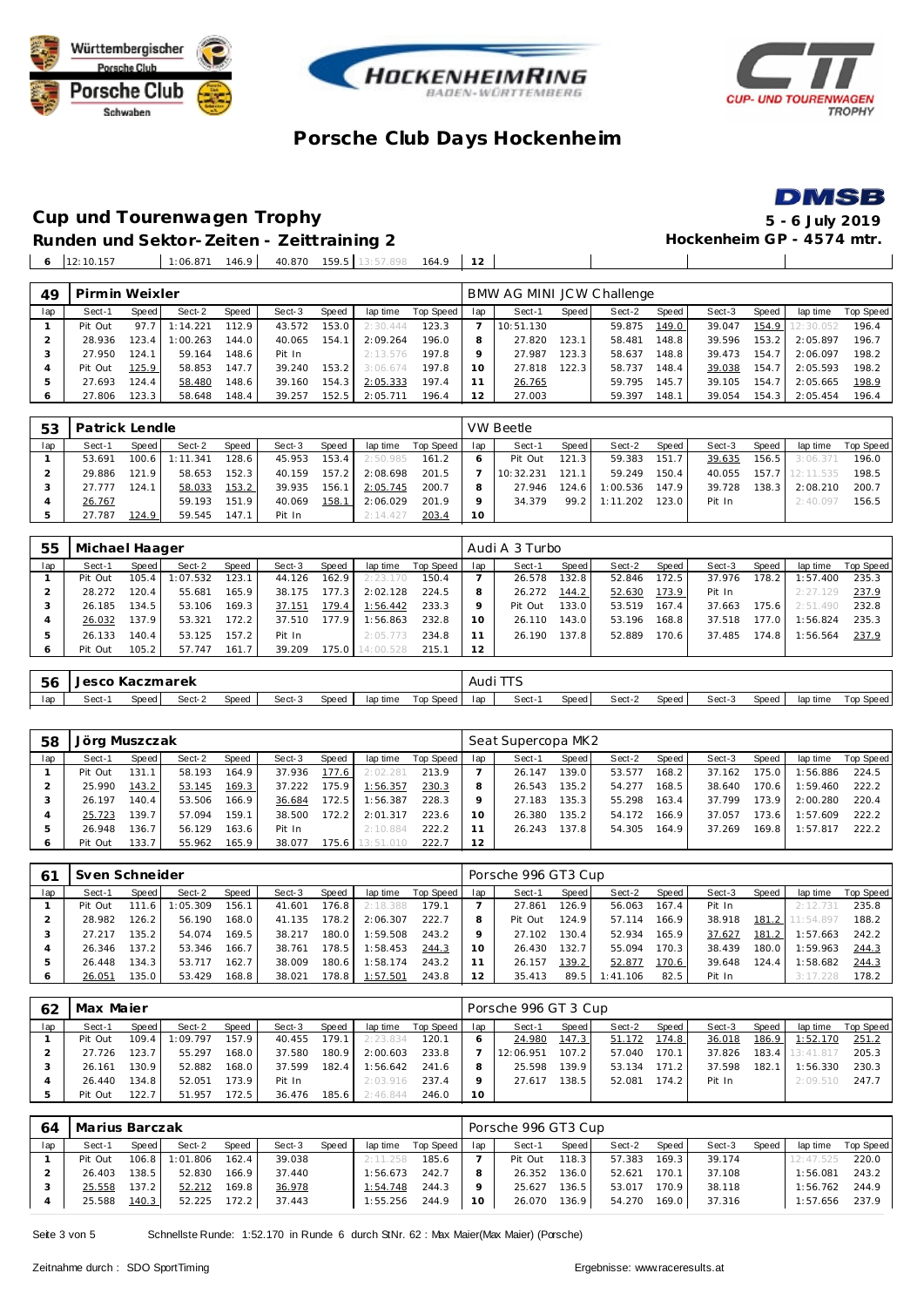







# **Cup und Tourenwagen Trophy 5 - 6 July 2019**

**Runden und Sektor-Zeiten - Zeittraining 2 Hockenheim GP - 4574 mtr.** 

| 25.663       | 138.1 |                     | 52.340 172.2 37.925 | 1:55.928 | 244.3 |                   | 25.701 | 136.7 53.985 169.8 | 37.053                           | 1:56.739         | 243.2 |
|--------------|-------|---------------------|---------------------|----------|-------|-------------------|--------|--------------------|----------------------------------|------------------|-------|
| 26.223 139.0 |       | 52.592 168.5 Pit In |                     | 2:03.987 | 244.9 | $\overline{12}$ 1 |        |                    | 25.668 136.7 53.297 173.1 37.017 | $1:55.982$ 246.0 |       |

| 65  |         |        | Hans-Ulrich Kainzinger |       |        |       |          |           |     | Porsche 964 |       |        |        |        |       |                 |           |
|-----|---------|--------|------------------------|-------|--------|-------|----------|-----------|-----|-------------|-------|--------|--------|--------|-------|-----------------|-----------|
| lap | Sect-1  | Speed  | Sect-2                 | Speed | Sect-3 | Speed | lap time | Top Speed | lap | Sect-1      | Speed | Sect-2 | Speed  | Sect-3 | Speed | lap time        | Top Speed |
|     | Pit Out | 104.5  | 1:11.117               | 134.2 | 44.068 | 161.4 | 2:25.970 | 133.8     |     | 12:23.648   | 124.7 | 56.723 | 163.6  | 37.127 |       | 170.9 13:57.498 | 199.6     |
|     | 28.109  | 123.6  | 59.645                 | 161.7 | 38.574 | 170.9 | 2:06.328 | 224.5     |     | 25.864      | 136.7 | 53.514 | 165.11 | 40.045 | 168.0 | 1:59.423        | 227.8     |
|     | 26.392  | 135.5  | 54.170                 | 163.4 | 39.496 | 171.4 | 2:00.058 | 228.8     | o   | 26.122      | 136.0 | 53.420 | 164.6  | 36.973 | 171.2 | 1:56.515        | 227.8     |
|     | 26.376  | 137.2  | 55.450                 | 165.9 | 37.442 | 170.6 | 1:59.268 | 227.8     |     | 25.624      | 136.9 | 53.474 | 165.9  | 37.687 | 171.4 | 1:56.785        | 227.4     |
|     | 27.242  | 124.9  | 54.308                 | 164.4 | 37.258 | 170.1 | 1:58.808 | 226.4     |     | 26.274      | 134.0 | 54.378 | 164.4  | 36.827 | 171.2 | 1:57.479        | 224.5     |
| Ô   | 25.939  | 135.31 | 53.773                 | 163.4 | 37.124 | 170.6 | 1:56.836 | 225.9     | 12  | 25.817      | 136.2 | 53.624 | 164.4  | 37.138 | 169.5 | 1:56.579        | 226.9     |

| 75  | Stefan Hiller |       |          |                    |        |         |           |           |     | VW LUPO GTI CUP GELB |       |          |       |        |       |          |           |
|-----|---------------|-------|----------|--------------------|--------|---------|-----------|-----------|-----|----------------------|-------|----------|-------|--------|-------|----------|-----------|
| lap | Sect-1        | Speed | Sect-2   | Speed              | Sect-3 | Speed   | lap time  | Top Speed | lap | Sect-1               | Speed | Sect-2   | Speed | Sect-3 | Speed | lap time | Top Speed |
|     | Pit Out       | 105.5 | 1:07.507 | 133.8              | 42.502 | 142.1   | 2:20.342  | 167.7     |     | 29.514               | 114.0 | 1:03.149 | 137.6 | 40.548 | 144.4 | 2:13.211 | 179.1     |
|     | 29.297        | 13.7  | 1:03.327 | 136.9              | 42.155 | 143.0   | 2:14.779  | 176.5     |     | 29.812               | 111.6 | 1:03.173 | 136.7 | 40.400 | 144.4 | 2:13.385 | 178.5     |
|     | 28.766        | 114.8 | 1:02.409 | 139.2              | 40.369 | 143.6   | 2:11.544  | 1776      |     | 28.874               | 113.7 | 1:02.604 | 138.1 | 40.152 | 144.4 | 2:11.630 | 177.6     |
|     | 29.048        | 114.2 | 1:04.236 | 138.1              | 41.160 | 145.4   | 2:14.444  | 177.6     |     | 28.232               |       | 1:05.038 | 136.5 | 40.754 | 143.2 | 2:14.024 | 179.7     |
|     | 11:59.436     |       | 1:06.547 | 137.2 <sub>1</sub> | 41.273 | $143.8$ | 13:47.256 | 176.2     | 10  | 28.730               | 113.9 | 1:02.535 | 137.4 | 40.163 | 143.6 | 2:11.428 | 178.5     |

| 211 | Marcus Gesell |       |        |       |        |       |           |           |     | Seat Leon Supercopa MK2 GMS |                    |          |       |        |       |          |           |
|-----|---------------|-------|--------|-------|--------|-------|-----------|-----------|-----|-----------------------------|--------------------|----------|-------|--------|-------|----------|-----------|
| lap | Sect-1        | Speed | Sect-2 | Speed | Sect-3 | Speed | lap time  | Top Speed | lap | Sect-1                      | Speed              | Sect-2   | Speed | Sect-3 | Speed | lap time | Top Speed |
|     | Pit Out       | 135.0 | 57.858 | 162.4 | 38.073 |       | 2:00.619  | 216.0     |     | 26.349                      | 134.81             | 54.852   | 161.4 | 37.530 |       | : 58.731 | 216.4     |
|     | 25.959        | 136.7 | 54.429 | 159.5 | 40.426 |       | 2:00.814  | 219.7     |     | 27.071                      | 130.3 <sub>1</sub> | 54.924   | 161.2 | 37.779 |       | :59.774  | 210.9     |
|     | 26.607        | 135.2 | 54.730 | 163.1 | 37.683 |       | 1:59.020  | 216.4     |     | 29.612                      | 120.5              | 1:07.845 | 117.3 | 44.494 |       | 2:21.951 | 166.4     |
|     | 26.911        | 131.7 | 57.849 | 153.0 | 39.984 |       | 2:04.744  | 209.7     | 10  | 26.580                      | 134.8              | 54.624   | 159.8 | 38.153 |       | :59.357  | 214.7     |
|     |               |       | Pit In | 159.8 | Pit In |       | 2:10.367  | 214.3     |     | 26.513                      | 131.9              | 55.299   | 157.4 | 37.818 |       | : 59.630 | 209.7     |
|     | Pit Out       | 132.7 | 56.496 | 163.1 | 38.342 |       | 12:32.141 | 216.0     | 12  |                             |                    |          |       |        |       |          |           |

| 850 | Johanna Amann |         |          |        |        |       |           |           |     | Renault Clio Cup III |         |          |       |        |       |          |           |
|-----|---------------|---------|----------|--------|--------|-------|-----------|-----------|-----|----------------------|---------|----------|-------|--------|-------|----------|-----------|
| lap | Sect-1        | Speed I | Sect-2   | Speed  | Sect-3 | Speed | lap time  | Top Speed | lap | Sect-1               | Speed I | Sect-2   | Speed | Sect-3 | Speed | lap time | Top Speed |
|     | Pit Out       | 116.9   | 1:07.305 | 140.3  | 44.838 |       | 2:18.873  | 170.6     |     | 28.779               | 125.9   | 59.697   | 150.0 | 40.273 |       | 2:08.749 | 193.5     |
|     | 29.833        | 128.4   | 1:00.761 | 146.9  | 40.734 |       | 2:11.328  | 192.5     |     | 30.073               | 127.2   | 59.983   | 150.8 | 41.220 |       | 2:11.276 | 194.6     |
|     | 28.797        | 128.4   | 59.034   | 149.6  | 40.033 |       | 2:07.864  | 194.2     |     | 28.571               | 125.6   | 59.294   | 150.2 | 39.832 |       | 2:07.697 | 193.5     |
|     | 28.306        | 126.2   | 59.155   | 149.6  | 39.937 |       | 2:07.398  | 193.5     | 10  | 28.610               | 125.7   | 58.779   | 150.8 | 39.709 |       | 2:07.098 | 193.9     |
|     | 28.335        | 125.91  | 59.065   | 150.01 | 40.395 |       | 2:07.795  | 193.9     |     | 28.679               | 122.3   | : 00.019 | 148.8 | 40.122 |       | 2:08.820 | 185.2     |
|     | 10:49.425     | 117.6   | 1:02.322 | 148.4  | 41.503 |       | 12:33.250 | 191.8     | 12  |                      |         |          |       |        |       |          |           |

| 861 | Thomas Zürcher |        |          |       |        |       |          |           |     | Renault Clio Cup |       |        |         |        |       |                  |           |
|-----|----------------|--------|----------|-------|--------|-------|----------|-----------|-----|------------------|-------|--------|---------|--------|-------|------------------|-----------|
| lap | Sect-1         | Speed  | Sect-2   | Speed | Sect-3 | Speed | lap time | Top Speed | lap | Sect-1           | Speed | Sect-2 | Speed i | Sect-3 | Speed | lap time         | Top Speed |
|     | Pit Out        | 116.1  | 1:04.618 | 153.2 | 40.782 | 162.2 | 2:12.793 | 149.2     |     | 26.620           | 130.1 | 55.835 | 157.2   | 37.942 | 161.7 | 2:00.397         | 207.7     |
|     | 27.508         | 130.41 | 56.788   | 156.1 | 39.350 | 163.4 | 2:03.646 | 205.7     |     | 26.564           | 128.6 | 55.769 | 156.3   | 38.091 |       | $161.4$ 2:00.424 | 208.9     |
|     | 28.743         | 130.91 | 55.715   | 157.7 | 38.033 | 162.4 | 2:02.491 | 208.1     |     |                  |       |        |         |        |       |                  |           |

| 863 | Stephan Zbinden |         |          |       |        |       |          |           |          | Renault RS III Cup |                    |          |       |        |       |                 |           |
|-----|-----------------|---------|----------|-------|--------|-------|----------|-----------|----------|--------------------|--------------------|----------|-------|--------|-------|-----------------|-----------|
| lap | Sect-1          | Speed I | Sect-2   | Speed | Sect-3 | Speed | lap time | Top Speed | lap      | Sect-1             | Speed              | Sect-2   | Speed | Sect-3 | Speed | lap time        | Top Speed |
|     | Pit Out         | 111.3   | 1:17.608 | 127.1 | 45.938 | 153.2 | 2:36.818 | 116.1     |          | 11:14.720          | 112.3 <sub>1</sub> | 1:11.531 | 113.6 | 46.463 |       | 133.8 13:12.714 | 154.1     |
|     | 29.636          | 124.4   | 59.432   | 151.5 | 39.795 | 155.6 | 2:08.863 | 194.9     | Զ        | 32.461             | 119.3 <sub>1</sub> | 1:02.164 | 146.9 | 40.297 | 154.9 | 2:14.922        | 166.4     |
|     | 27.954          | 125.9   | 59.155   | 151.5 | 39.917 | 153.2 | 2:07.026 | 197.4     |          | 27.821             | 123.0              | 59.129   | 151.9 | 39.094 | 155.6 | 2:06.044        | 191.8     |
|     | 29.015          | 124.9   | 59.219   | 151.5 | 38.841 | 154.9 | 2:07.075 | 193.2     | $10^{-}$ | 27.575             | 124.7              | 58.700   | 151.5 | 38.877 | 155.8 | 2:05.152        | 193.9     |
|     | 32.579          | 113.4   | 1:05.560 | 135.7 | 42.797 | 151.7 | 2:20.936 | 161.4     |          | 27.597             | 124.4              | 58.826   | 151.7 | 39.189 | 156.1 | 2:05.612        | 194.9     |
|     | 27.816          | 125.4   | 58.934   | 151.9 | 39.721 | 153.2 | 2:06.471 | 193.9     |          | 27.798             | 124.6              | 58.579   | 151.7 | 38.782 | 156.3 | 2:05.159        | 193.5     |

|         | 870   Denis Wolf |        |          |       |        |        |          |           |     | Renault Clio Cup III |       |          |       |        |       |           |           |
|---------|------------------|--------|----------|-------|--------|--------|----------|-----------|-----|----------------------|-------|----------|-------|--------|-------|-----------|-----------|
| lap     | Sect-1           | Speed  | Sect-2   | Speed | Sect-3 | Speed  | lap time | Top Speed | lap | Sect-1               | Speed | Sect-2   | Speed | Sect-3 | Speed | lap time  | Top Speed |
|         | Pit Out          | 105.9  | 1:13.978 | 116.3 | 51.016 | 149.4  | 2:38.162 | 145.7     |     | 10:57.148            | 121.6 | 1:00.004 | 151.3 | 40.157 | 154.9 | 12:37.309 | 188.5     |
|         | 30.060           | 124.91 | 59.491   | 151.0 | 40.197 | 155.41 | 2:09.748 | 192.5     |     | 27.667               | 125.1 | 58.278   | 152.3 | 38.830 | 155.8 | 2:04.775  | 192.9     |
|         | 28.947           | 124.6  | 58.319   | 151.9 | 40.343 | 154.3  | 2:07.609 | 198.2     |     | 27.482               | 125.9 | 58.141   | 151.3 | 38.637 | 156.7 | 2:04.260  | 193.9     |
| 4       | 28.122           | 126.0  | 58.909   | 152.1 | 40.803 | 156.3  | 2:07.834 | 198.9     | 10  | 27.586               | 126.2 | 1:01.804 | 144.2 | 40.916 | 155.8 | 2:10.306  | 194.6     |
|         | 27.749           | 126.3  | : 03.693 | 147.7 | 40.162 | 155.4  | 2:11.604 | 198.5     |     | 27.488               | 125.6 | 58.111   | 151.5 | 38.812 | 157.2 | 2:04.411  | 196.4     |
| $\circ$ | 28.239           | 126.5  | 58.347   | 150.8 | 39.404 | 157.0  | 2:05.990 | 200.7     |     | 27.514               | 125.9 | 58.380   | 150.6 | 40.365 | 133.2 | 2:06.259  | 196.4     |